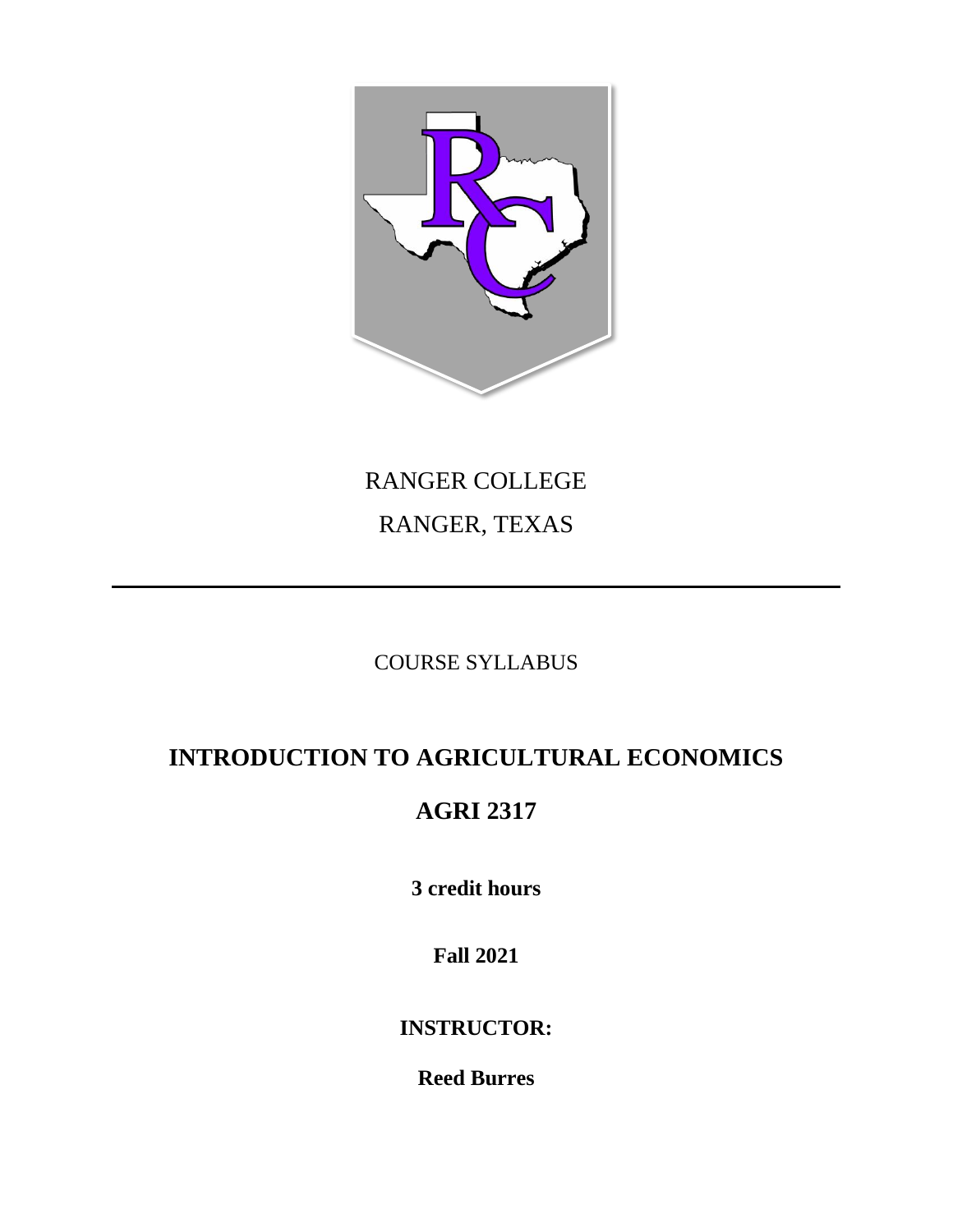| <b>INSTRUCTOR:</b> Reed Burres |                           |
|--------------------------------|---------------------------|
| EMAIL:                         | rburres@rangercollege.edu |
| <b>HOURS:</b>                  | By Email Appointment      |

#### **I. Course Description**

Upon completion of this course students will possess a foundation of knowledge in economic principles and their application to agricultural production, marketing, and consumption. These areas consist of: macro-economics, micro-economics, food industry, competitive environments, and international trade.

#### **II. Required Background or Prerequisite**

There are no prerequisites for this course, but a strong ability to read and a desire to learn about economic terms, principles and their application to agriculture will prove extremely helpful.

#### **III. Required Textbook and Course Materials**

John B. Penson, et al. *Introduction to Agricultural Economics*. Pearson Education, 2017. ISBN 978013460283.

#### **VIII. Methods of Instruction**

This is a multimedia class, and as such it will include lectures, assigned readings, discussions, PowerPoints, and more.

#### **IX. Methods of Assessment**

- **Quizzes (20 percent)** Careful examination of readings is essential. Quizzes will assess your knowledge and understanding of what you have read and content covered during the lecture videos. NOTE: You are responsible for knowing the information in all of the readings even if I do not directly talk about all of it in classroom lectures and discussions.
- **Discussion Posts (10 percent)** Discussion posts serve as a great opportunity to get to know your classmates and discuss any questions that you might have prior to the exam. Discussion posts will be mandatory the week prior to the exams.
- **Quarterly Exams (30 percent)** There will be two quarterly exams focusing on concepts, principles, and terms covered during the period.
- **Midterm Exam (20 percent)** -- There will be a midterm exam focusing on the information covered in previous weeks lectures, textbook chapters, and from exam 1.
- **Final Exam (20 percent)** There will be a comprehensive final exam focusing on material covered throughout the semester. This will feature key concepts from each prior exam as well as material from the previous weeks.

Grading scale:  $A = 90-100\%$  B = 80-89 C = 70-79 D = 60-69 F = Below 60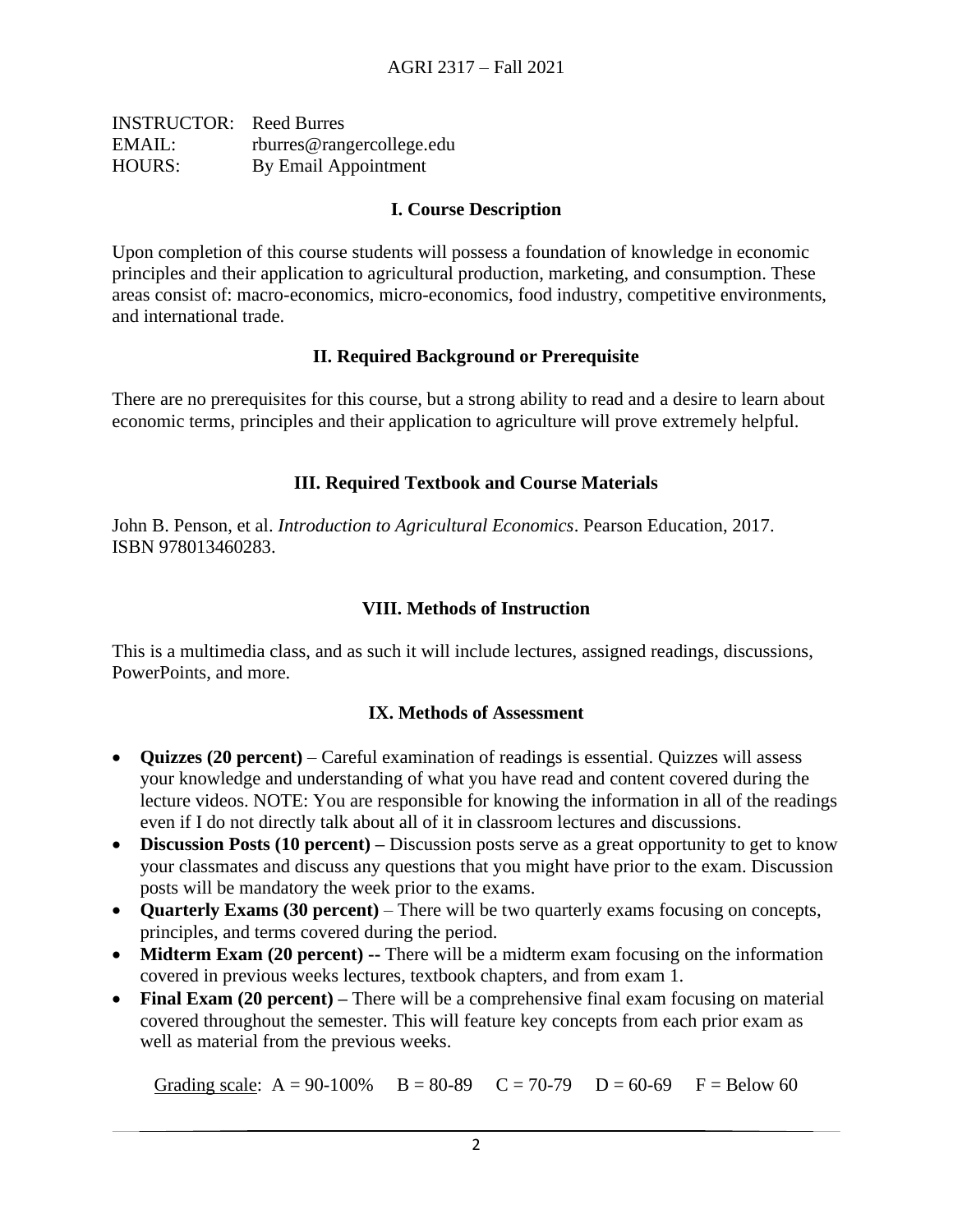#### **X. Course/Online Classroom Policies**

The following rules and guidelines about online classroom behavior are to be memorized, internalized, and strictly adhered to. Failure to do so will negatively impact your experience of this class, not to mention your grade.

- 1. **Turn in assignments on time.** By accepting this syllabus, you agree to accept a score of zero on any late work.
- 2. **Professionalism:** Please be courtesy of your peers in discussion posts. Work to maintain professionalism and promote a conducive learning environment.
- 3. **Don't cheat.** Any assignment reflecting cheating, plagiarism, or any other form of academic dishonesty will receive a grade of zero. A second instance will result in automatic failure of the class and a report being filed with Ranger College's Vice President of Instruction. The consequences of this report can be quite severe for your academic future. For more details, see the section of the Ranger College Catalog (available at www.rangercollege.edu/catalog.pdf), titled "Student Misconduct," subsection "Academic Dishonesty."
- 4. **Email:** As we are in an online environment, I am happy to communicate with you by email and will do my best to respond within 24 hours during the week. Messages sent over the weekend will be read on Mondays. In the subject line of any email that you send me, please indicate the content of the email. Then begin your message in the following manner:

Dear Mr. Burres,

My name is \_\_\_\_\_\_\_ and I am in your agricultural economics class.

#### **XI. Course Outline/Schedule**

Reading assignments and the dates of exams and written assignments are subject to revision as needed. I will announce all revisions in class, post them on Canvas, and do my best to make sure that everyone knows about the changes. If you miss class, you are still responsible for submitting assignments according to any revisions that we make to the schedule.

Week 1: Lecture/PowerPoint, Introduction Discussion Post, Week 1 Quiz, Read Chapter 1 of Textbook

Week 2: Lecture/PowerPoint, Week 2 Quiz, Read Chapters 2 & 3 of Textbook

Week 3: Lecture/PowerPoint, Pretest Discussion Post, Week 3 Quiz, Read Chapter 4 of Textbook

Week 4: First Exam, Due by Friday, September 17, 11:59PM

Week 5: Lecture/PowerPoint, Week 5 Quiz, Read Chapter 5 of Textbook